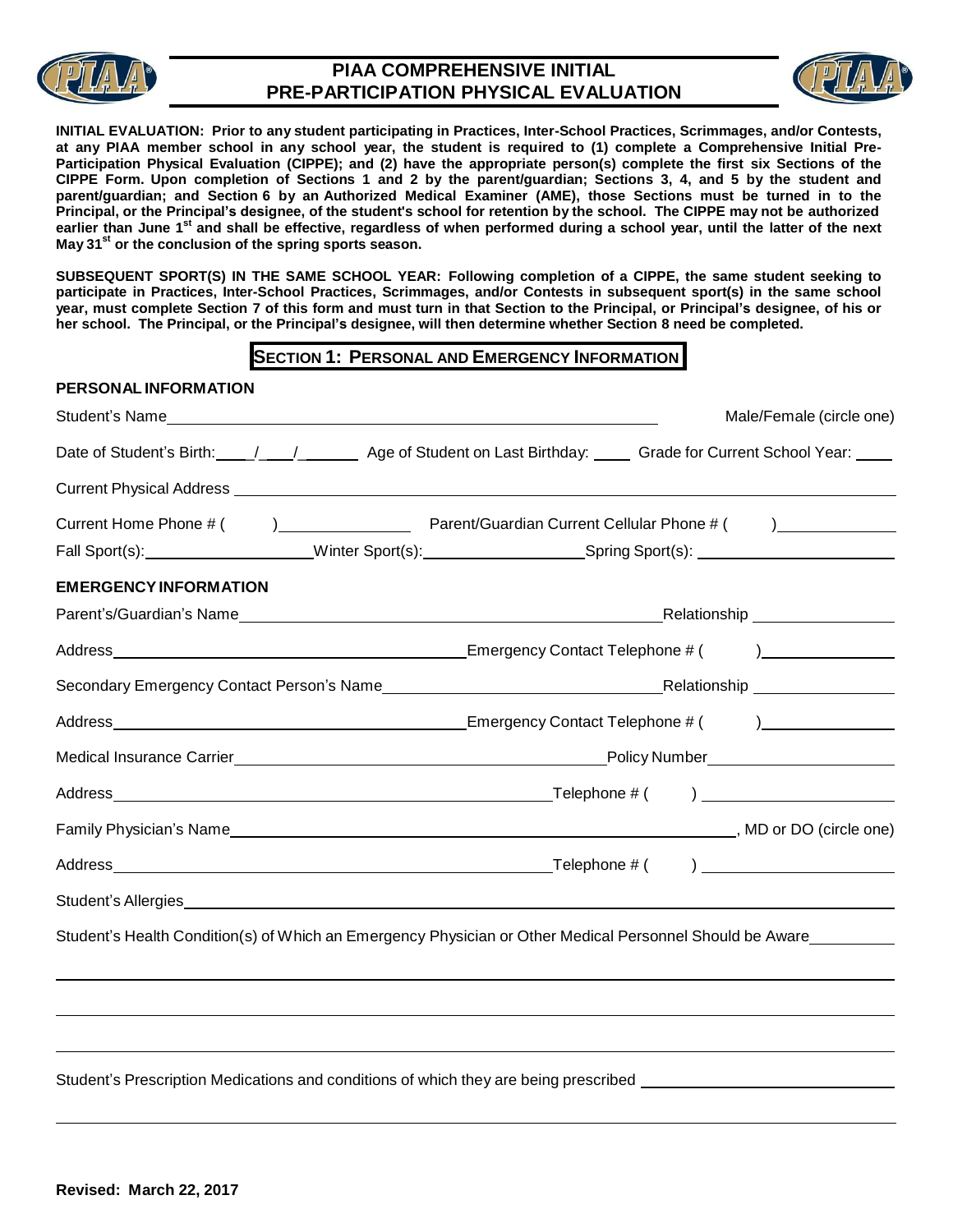### **SECTION 2: CERTIFICATION OF PARENT/GUARDIAN**

#### **The student's parent/guardian must complete all parts of this form.**

**A.** I hereby give my consent for born on the born on born on born on the born on the born on on the born on  $\theta$ 

| THE PROPERTY SHAD THEY CONCOMMENDED | .  |                  | ິ                |     |
|-------------------------------------|----|------------------|------------------|-----|
| who turned                          | on | his/her .        | last birthday, a |     |
| student of                          |    |                  | School           | and |
| a resident of the                   |    | public<br>school | district.        | to  |

participate in Practices, Inter-School Practices, Scrimmages, and/or Contests during the 20 - 20 school year in the sport(s) as indicated by my signature(s) following the name of the said sport(s) approved below.

| Fall<br><b>Sports</b> | <b>Signature of Parent</b><br>or Guardian |
|-----------------------|-------------------------------------------|
| Cross<br>Country      |                                           |
| Field<br>Hockey       |                                           |
| Football              |                                           |
| Golf                  |                                           |
| Soccer                |                                           |
| Girls'<br>Tennis      |                                           |
| Girls'<br>Volleyball  |                                           |
| Water<br>Polo         |                                           |
| Other                 |                                           |

| Winter<br><b>Sports</b>     | <b>Signature of Parent</b><br>or Guardian |
|-----------------------------|-------------------------------------------|
| Basketball                  |                                           |
| <b>Bowling</b>              |                                           |
| Competitive<br>Spirit Squad |                                           |
| Girls'<br>Gymnastics        |                                           |
| Rifle                       |                                           |
| Swimming<br>and Diving      |                                           |
| Track & Field<br>(Indoor)   |                                           |
| Wrestling                   |                                           |
| Other                       |                                           |

| Spring<br><b>Sports</b> | <b>Signature of Parent</b><br>or Guardian |
|-------------------------|-------------------------------------------|
| Baseball                |                                           |
| Boys'                   |                                           |
| Lacrosse                |                                           |
| Girls'                  |                                           |
| Lacrosse                |                                           |
| Softball                |                                           |
| Boys'                   |                                           |
| Tennis                  |                                           |
| Track & Field           |                                           |
| (Outdoor)               |                                           |
| Boys'                   |                                           |
| Volleyball              |                                           |
| Other                   |                                           |

**B. Understanding of eligibility rules:** I hereby acknowledge that I am familiar with the requirements of PIAA concerning the eligibility of students at PIAA member schools to participate in Inter-School Practices, Scrimmages, and/or Contests involving PIAA member schools. Such requirements, which are posted on the PIAA Web site at [www.piaa.org,](http://www.piaa.org/) include, but are not necessarily limited to age, amateur status, school attendance, health, transfer from one school to another, season and out-of-season rules and regulations, semesters of attendance, seasons of sports participation, and academic performance.

Parent's/Guardian's Signature Date\_ / \_/\_

**C. Disclosure of records needed to determine eligibility:** To enable PIAA to determine whether the herein named student is eligible to participate in interscholastic athletics involving PIAA member schools, I hereby consent to the release to PIAA of any and all portions of school record files, beginning with the seventh grade, of the herein named student specifically including, without limiting the generality of the foregoing, birth and age records, name and residence address of parent(s) or guardian(s), residence address of the student, health records, academic work completed, grades received, and attendance data.

Parent's/Guardian's Signature **Date**  $\overline{\phantom{a}}$  /  $\overline{\phantom{a}}$  /  $\overline{\phantom{a}}$  /  $\overline{\phantom{a}}$  /  $\overline{\phantom{a}}$  /  $\overline{\phantom{a}}$ 

**D. Permission to use name, likeness, and athletic information:** I consent to PIAA's use of the herein named student's name, likeness, and athletically related information in video broadcasts and re-broadcasts, webcasts and reports of Inter-School Practices, Scrimmages, and/or Contests, promotional literature of the Association, and other materials and releases related to interscholastic athletics.

Parent's/Guardian's Signature **Date** *Date Date Date Date Date Date Date Date Date Date Date Date Date Date Date Date Date Date Date Date Date Date Date Date Date Date Da* 

**E. Permission to administer emergency medical care:** I consent for an emergency medical care provider to administer any emergency medical care deemed advisable to the welfare of the herein named student while the student is practicing for or participating in Inter-School Practices, Scrimmages, and/or Contests. Further, this authorization permits, if reasonable efforts to contact me have been unsuccessful, physicians to hospitalize, secure appropriate consultation, to order injections, anesthesia (local, general, or both) or surgery for the herein named student. I hereby agree to pay for physicians' and/or surgeons' fees, hospital charges, and related expenses for such emergency medical care. I further give permission to the school's athletic administration, coaches and medical staff to consult with the Authorized Medical Professional who executes Section 6 regarding a medical condition or injury to the herein named student.

Parent's/Guardian's Signature **Date** *Date Date Date Date Date Date Date Date Date Date Date Date Date Date Date Date Date Date Date Date Date Date Date Date Date Date Da* 

**F. CONFIDENTIALITY:** The information on this CIPPE shall be treated as confidential by school personnel. It may be used by the school's athletic administration, coaches and medical staff to determine athletic eligibility, to identify medical conditions and injuries, and to promote safety and injury prevention. In the event of an emergency, the information contained in this CIPPE may be shared with emergency medical personnel. Information about an injury or medical condition will not be shared with the public or media without written consent of the parent(s) or guardian(s).

Parent's/Guardian's Signature **Date Access 1996** and 2009 and 2009 and 2009 and 2009 and 2009 and 2009 and 2009 and 2009 and 2009 and 2009 and 2009 and 2009 and 2009 and 2009 and 2009 and 2009 and 2009 and 2009 and 2009 an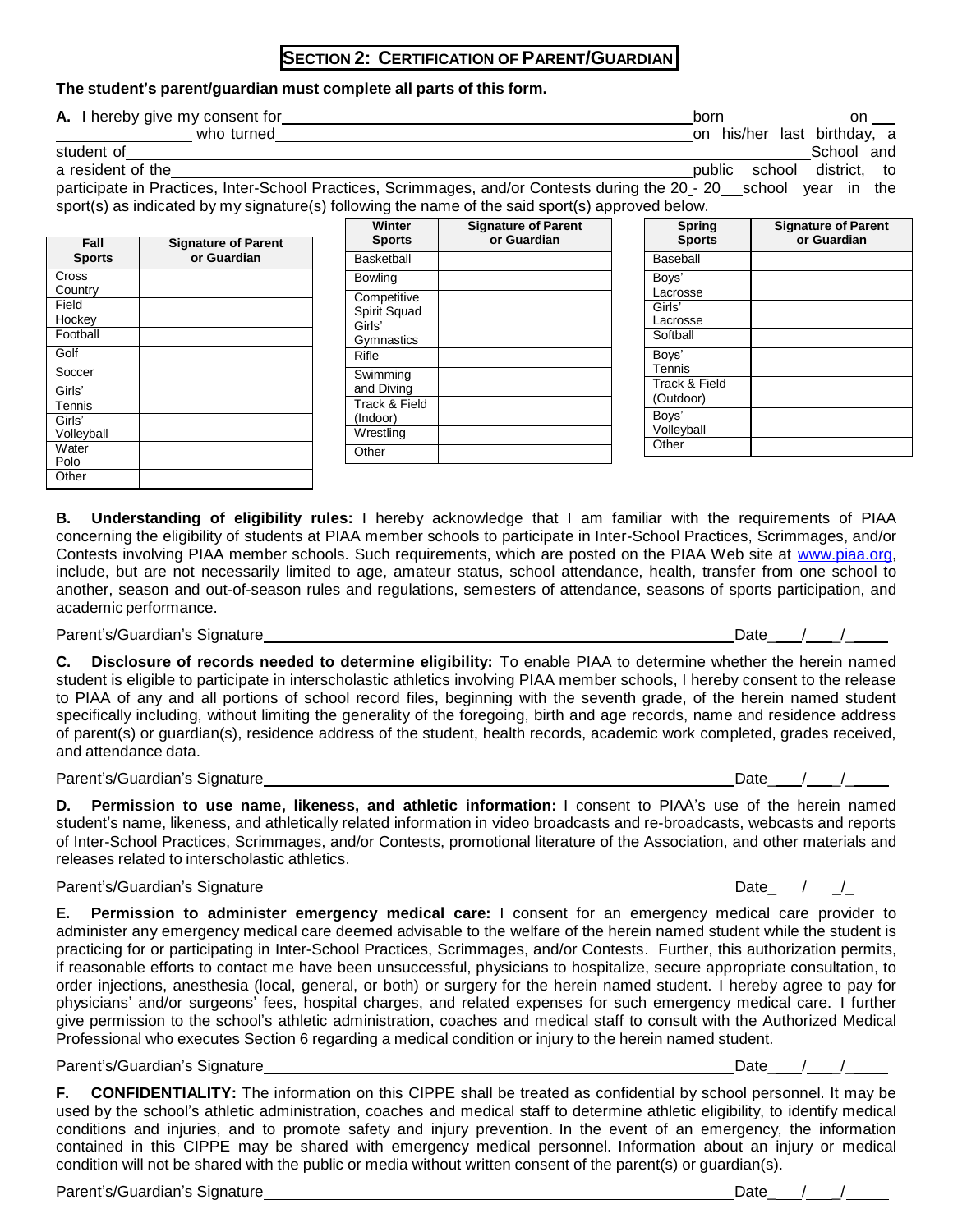## **SECTION 3: UNDERSTANDING OF RISK OF CONCUSSION AND TRAUMATIC BRAIN INJURY**

#### **What is a concussion?**

A concussion is a brain injury that:

- Is caused by a bump, blow, or jolt to the head or body.
- Can change the way a student's brain normally works.
- Can occur during Practices and/or Contests in any sport.
- **Can happen even if a student has not lost consciousness.**
- Can be serious even if a student has just been "dinged" or "had their bell rung."

All concussions are serious. A concussion can affect a student's ability to do schoolwork and other activities (such as playing video games, working on a computer, studying, driving, or exercising). Most students with a concussion get better, but it is important to give the concussed student's brain time to heal.

#### **What are the symptoms of a concussion?**

Concussions cannot be seen; however, in a potentially concussed student, *one or more* of the symptoms listed below may become apparent and/or that the student "doesn't feel right" soon after, a few days after, or even weeks after the injury.

- Headache or "pressure" in head  $\mathbf{v}$
- Nausea or vomiting
- Balance problems or dizziness
- Double or blurry vision
- Bothered by light or noise
- Feeling sluggish, hazy, foggy, or groggy
- Difficulty paying attention
- Memoryproblems
- **Confusion**

#### **What should students do if they believe that they or someone else may have a concussion?**

- **Students feeling any of the symptoms set forth above should immediately tell their Coach and their parents.** Also, if they notice any teammate evidencing such symptoms, they should immediately tell their Coach.
- **The student should be evaluated.** A licensed physician of medicine or osteopathic medicine (MD or DO), sufficiently familiar with current concussion management, should examine the student, determine whether the student has a concussion, and determine when the student is cleared to return to participate in interscholastic athletics.
- **Concussed students should give themselves time to get better.** If a student has sustained a concussion, the student's brain needs time to heal. While a concussed student's brain is still healing, that student is much more likely to have another concussion. Repeat concussions can increase the time it takes for an already concussed student to recover and may cause more damage to that student's brain. Such damage can have long term consequences. It is important that a concussed student rest and not return to play until the student receives permission from an MD or DO, sufficiently familiar with current concussion management, that the student is symptomfree.

**How can students prevent a concussion?** Every sport is different, but there are steps students can take to protect themselves.

Use the proper sports equipment, including personal protective equipment. For equipment to properly protect a  $\mathbf{v}$  . student, it must be:

> The right equipment for the sport, position, or activity; Worn correctly and the correct size and fit; and Used every time the student Practices and/or competes.

- Follow the Coach's rules for safety and the rules of the sport.
- Practice good sportsmanship at all times.

**If a student believes they may have a concussion:** Don't hide it. Report it. Take time to recover.

I hereby acknowledge that I am familiar with the nature and risk of concussion and traumatic brain injury while participating in interscholastic athletics, including the risks associated with continuing to compete after a concussion or traumatic brain injury.

Student's Signature **Date 19th Contract Contract Contract Contract Contract Contract Contract Contract Contract Contract Contract Contract Contract Contract Contract Contract Contract Contract Contract Contract Contract Co** 

I hereby acknowledge that I am familiar with the nature and risk of concussion and traumatic brain injury while participating in interscholastic athletics, including the risks associated with continuing to compete after a concussion or traumatic brain injury.

Parent's/Guardian's Signature Date /\_ /\_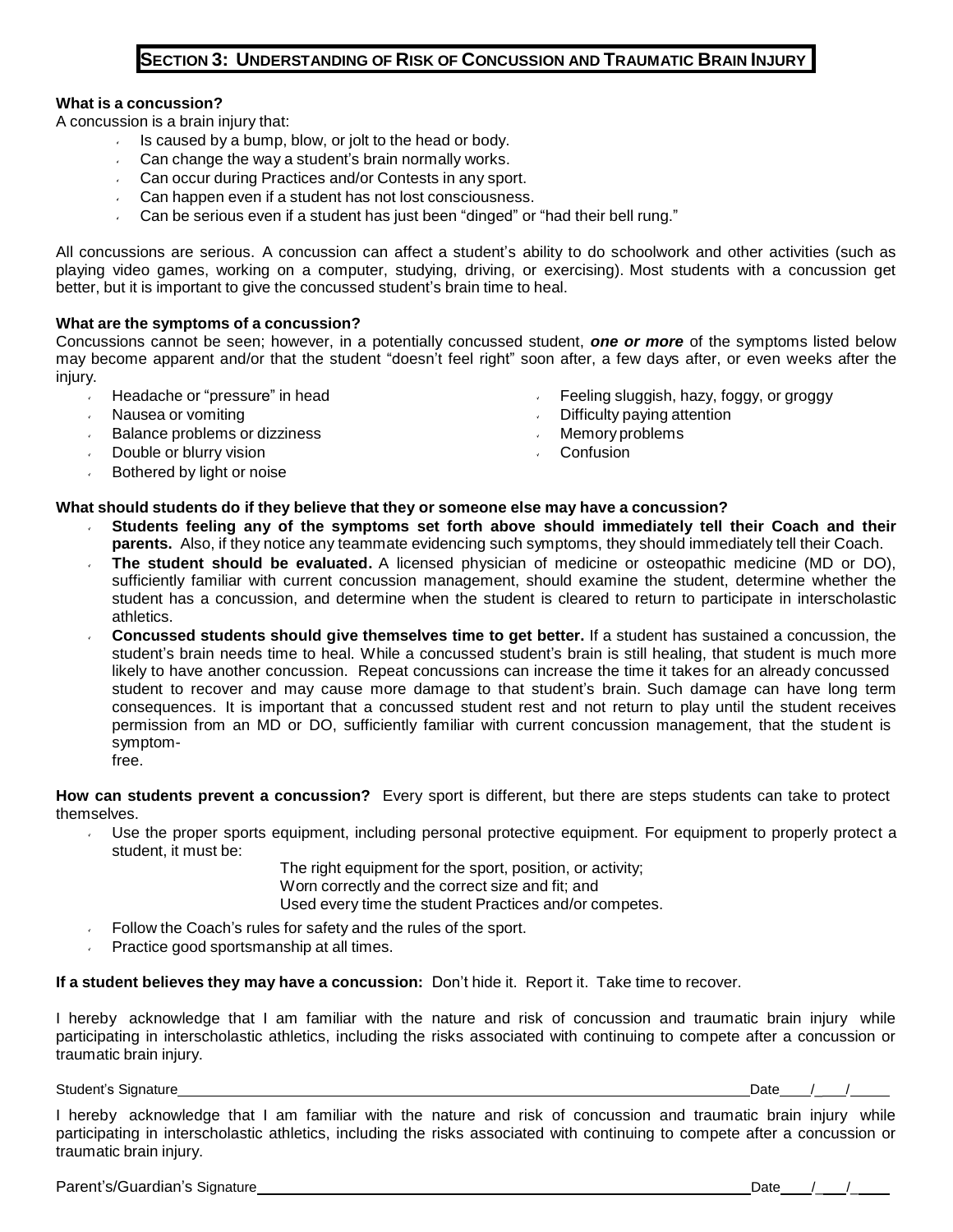## **SECTION 4: UNDERSTANDING OF SUDDEN CARDIAC ARREST SYMPTOMS AND WARNING SIGNS**

#### **What is sudden cardiac arrest?**

Sudden cardiac arrest (SCA) is when the heart stops beating, suddenly and unexpectedly. When this happens blood stops flowing to the brain and other vital organs. SCA is NOT a heart attack. A heart attack may cause SCA, but they are not the same. A heart attack is caused by a blockage that stops the flow of blood to the heart. SCA is a malfunction in the heart's electrical system, causing the heart to suddenly stop beating.

#### **How common is sudden cardiac arrest in the United States?**

There are about 300,000 cardiac arrests outside hospitals each year. About 2,000 patients under 25 die of SCA each year.

#### **Are there warning signs?**

Although SCA happens unexpectedly, some people may have signs or symptoms, such as:

- $\mathcal{L}$ dizziness fatigue (extreme tiredness) lightheadedness weakness shortness of breath nausea difficulty breathing vomiting racing or fluttering heartbeat (palpitations) chest pains
- syncope (fainting)

These symptoms can be unclear and confusing in athletes. Often, people confuse these warning signs with physical exhaustion. SCA can be prevented if the underlying causes can be diagnosed and treated.

#### **What are the risks of practicing or playing after experiencing these symptoms?**

There are risks associated with continuing to practice or play after experiencing these symptoms. When the heart stops, so does the blood that flows to the brain and other vital organs. Death or permanent brain damage can occur in just a few minutes. Most people who have SCA die from it.

#### **Act 59 – the Sudden Cardiac Arrest Prevention Act (the Act)**

The Act is intended to keep student-athletes safe while practicing or playing. The requirements of the Act are:

*Information about SCA symptoms and warning signs.*

- Every student-athlete and their parent or guardian must read and sign this form. It must be returned to the school before participation in any athletic activity. A new form must be signed and returned each school year.
- Schools may *also* hold informational meetings. The meetings can occur before each athletic season. Meetings may include student-athletes, parents, coaches and school officials. Schools may also want to include doctors, nurses, and athletic trainers.

#### *Removal from play/return to play*

- Any student-athlete who has signs or symptoms of SCA must be removed from play. The symptoms can happen before, during, or after activity. Play includes all athletic activity.
- Before returning to play, the athlete must be evaluated. Clearance to return to play must be in writing. The evaluation must be performed by a licensed physician, certified registered nurse practitioner, or cardiologist (heart doctor). The licensed physician or certified registered nurse practitioner may consult any other licensed or certified medical professionals.

I have reviewed and understand the symptoms and warning signs of SCA.

| Signature of Student-Athlete | Print Student-Athlete's Name | Date |
|------------------------------|------------------------------|------|
|                              |                              | Date |
| Signature of Parent/Guardian | Print Parent/Guardian's Name |      |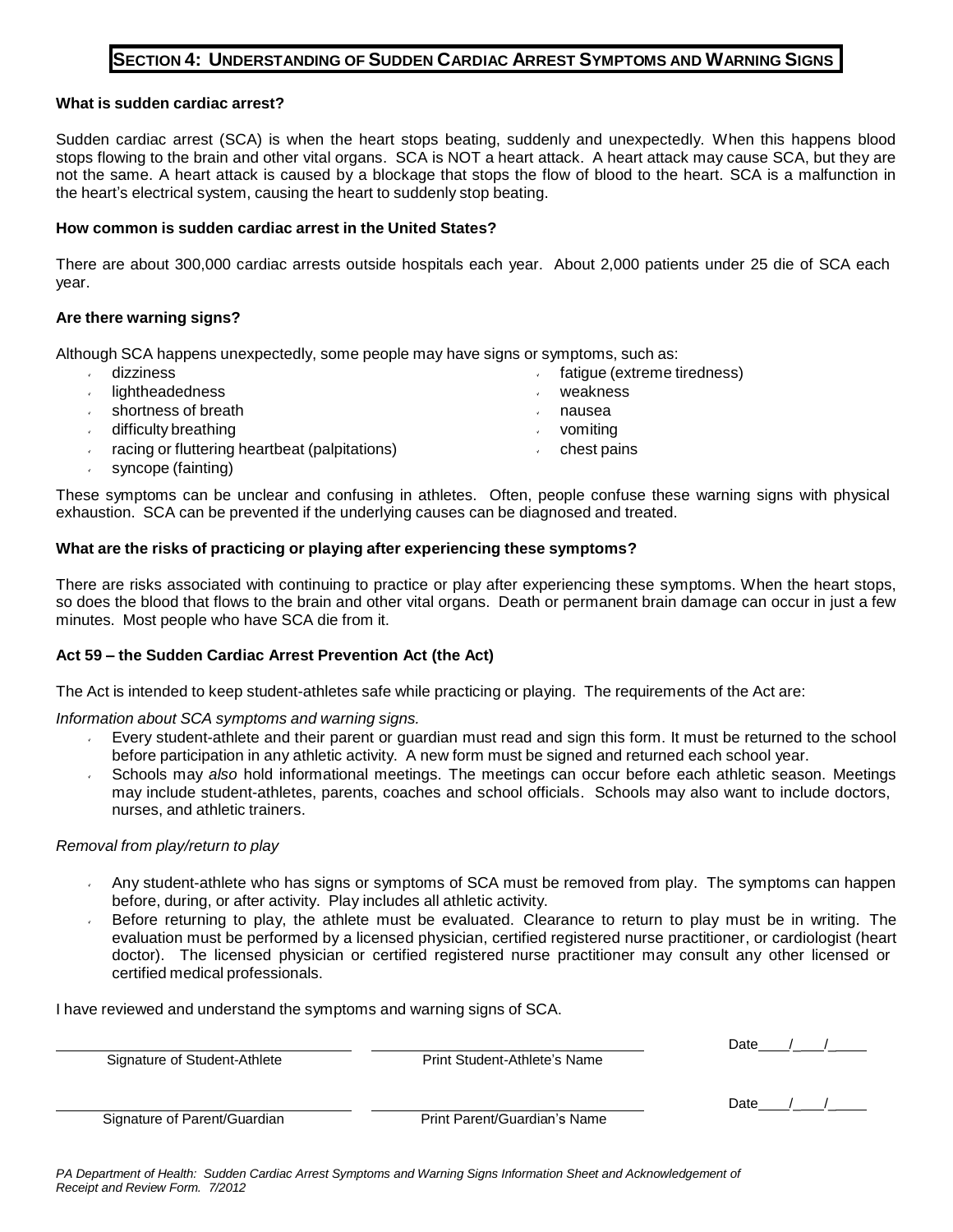# **SECTION 5: HEALTH HISTORY**

#### **Explain "Yes" answers at the bottom of this form. Circle questions you don't know the answers to.**

|            | #'s             |                                                                                               |              |       |                     |                  |                | <b>Explain "Ye</b> |
|------------|-----------------|-----------------------------------------------------------------------------------------------|--------------|-------|---------------------|------------------|----------------|--------------------|
|            | device?         |                                                                                               |              |       |                     |                  |                |                    |
| 22.        | instability?    | Do you regularly use a brace or assistive                                                     |              |       |                     |                  |                |                    |
|            |                 | you had an x-ray for atlantoaxial (neck)                                                      |              |       |                     |                  |                |                    |
| 20.<br>21. |                 | Have you ever had a stress fracture?<br>Have you been told that you have or have              |              |       |                     | $\mathsf{L}$     |                |                    |
| back       | back            |                                                                                               |              |       |                     |                  | Toes           |                    |
|            | Upper Lower Hip |                                                                                               | arm<br>Thigh |       | Knee Calf/shin      | Fingers<br>Ankle | Foot/          |                    |
| Head       | Neck            | cast, or crutches? If yes, circle below:<br>Shoulder                                          | Upper        | Elbow | Forearm             | Hand/            | Chest          |                    |
|            |                 | rehabilitation, physical therapy, a brace, a                                                  |              |       |                     |                  |                |                    |
|            |                 | required x-rays, MRI, CT, surgery, injections,                                                |              |       |                     |                  |                |                    |
| 19.        |                 | Have you had a bone or joint injury that                                                      |              |       |                     |                  |                |                    |
|            | below:          | bones or dislocated joints? If yes, circle                                                    |              |       |                     |                  |                |                    |
| 18.        |                 | Have you had any broken or fractured                                                          |              |       |                     |                  |                |                    |
|            |                 | If yes, circle affected area below:                                                           |              |       |                     | $\mathsf{L}$     |                |                    |
|            |                 | caused you to miss a Practice or Contest?                                                     |              |       |                     |                  |                |                    |
| 17.        |                 | Have you ever had an injury, like a sprain,<br>muscle, or ligament tear, or tendonitis, which |              |       |                     |                  |                |                    |
| 16.        |                 | Have you ever had surgery?                                                                    |              |       |                     |                  |                |                    |
|            | hospital?       |                                                                                               |              |       |                     |                  |                |                    |
| 15.        | syndrome?       | Have you ever spent the night in a                                                            |              |       |                     |                  |                |                    |
| 14.        |                 | Does anyone in your family have Marfan                                                        |              |       |                     |                  |                |                    |
|            |                 | problems or sudden death before age 50?                                                       |              |       |                     | $\mathsf{L}$     |                |                    |
|            |                 | disabled from heart disease or died of heart                                                  |              |       |                     |                  |                |                    |
| 13.        | problem?        | Has any family member or relative been                                                        |              |       |                     |                  |                |                    |
| 12.        |                 | Does anyone in your family have a heart                                                       |              |       |                     | ⊓                |                |                    |
|            |                 | apparent reason?                                                                              |              |       |                     |                  |                |                    |
| 11.        |                 | Has anyone in your family died for no                                                         |              |       |                     |                  |                |                    |
|            |                 | heart? (for example ECG, echocardiogram)                                                      |              |       |                     | $\Box$           | <b>Talling</b> |                    |
| 10.        |                 | $\Box$ High cholesterol $\Box$ Heart infection<br>Has a doctor ever ordered a test for your   |              |       |                     |                  |                |                    |
|            |                 | $\Box$ High blood pressure                                                                    |              |       | $\Box$ Heart murmur |                  |                |                    |
|            |                 | (check all that apply):                                                                       |              |       |                     |                  |                |                    |
| 9.         |                 | Has a doctor ever told you that you have                                                      |              |       |                     |                  |                |                    |
| 8.         | exercise?       | Does your heart race or skip beats during                                                     |              |       |                     | П                |                |                    |
|            |                 | pressure in your chest during exercise?                                                       |              |       |                     |                  |                |                    |
| 7.         |                 | Have you ever had discomfort, pain, or                                                        |              |       |                     |                  |                |                    |
|            |                 | Have you ever passed out or nearly<br>passed out AFTER exercise?                              |              |       |                     | П                |                |                    |
| 6.         |                 | passed out DURING exercise?                                                                   |              |       |                     | ГΙ               |                |                    |
| 5.         |                 | Have you ever passed out or nearly                                                            |              |       |                     |                  |                |                    |
|            |                 | pollens, foods, or stinging insects?                                                          |              |       |                     | $\mathsf{L}$     |                |                    |
| 4.         | or pills?       | Do you have allergies to medicines,                                                           |              |       |                     | $\mathsf{L}$     |                |                    |
|            |                 | nonprescription (over-the-counter) medicines                                                  |              |       |                     |                  |                |                    |
| 3.         |                 | Are you currently taking any prescription or                                                  |              |       |                     |                  |                |                    |
| 2.         |                 | Do you have an ongoing medical condition<br>(like asthma or diabetes)?                        |              |       |                     | П                |                |                    |
|            |                 | participation in sport(s) for any reason?                                                     |              |       |                     | $\mathsf{L}$     | П              |                    |
| 1.         |                 | Has a doctor ever denied or restricted your                                                   |              |       |                     |                  |                |                    |
|            |                 |                                                                                               |              |       |                     | Yes              | No             |                    |

|     |                                                                                         | Yes | No |
|-----|-----------------------------------------------------------------------------------------|-----|----|
| 23. | Has a doctor ever told you that you have<br>asthma or allergies?                        |     | П  |
| 24. | Do you cough, wheeze, or have difficulty<br>breathing DURING or AFTER exercise?         |     | П  |
| 25. | Is there anyone in your family who has                                                  |     |    |
| 26. | asthma?<br>Have you ever used an inhaler or taken                                       |     | П  |
|     | asthma medicine?                                                                        |     | П  |
| 27. | Were you born without or are your missing<br>a kidney, an eye, a testicle, or any other |     |    |
| 28. | organ?<br>Have you had infectious mononucleosis                                         |     | П  |
|     | (mono) within the last month?                                                           |     |    |
| 29. | Do you have any rashes, pressure sores, or<br>other skin problems?                      |     |    |
| 30. | Have you ever had a herpes skin<br>infection?                                           |     |    |
|     | <b>CONCUSSION OR TRAUMATIC BRAIN INJURY</b>                                             |     |    |
| 31. | Have you ever had a concussion (i.e. bell                                               |     |    |
|     | rung, ding, head rush) or traumatic brain                                               |     |    |
| 32. | injury?<br>Have you been hit in the head and been                                       |     |    |
|     | confused or lost your memory?                                                           |     |    |
| 33. | Do you experience dizziness and/or<br>headaches with exercise?                          |     |    |
| 34. | Have you ever had a seizure?                                                            |     |    |
| 35. | Have you ever had numbness, tingling, or                                                |     |    |
|     | weakness in your arms or legs after being hit                                           |     |    |
|     | or falling?                                                                             |     |    |
| 36. | Have you ever been unable to move your                                                  |     |    |
| 37. | arms or legs after being hit or falling?                                                |     | H  |
|     | When exercising in the heat, do you have<br>severe muscle cramps or become ill?         | n   | П  |
| 38. | Has a doctor told you that you or someone in                                            |     |    |
|     | your family has sickle cell trait or sickle cell                                        |     |    |
| 39. | disease?                                                                                |     | H  |
|     | Have you had any problems with your<br>eyes or vision?                                  |     |    |
| 40. | Do you wear glasses or contact lenses?                                                  |     |    |
| 41. | Do you wear protective eyewear, such as                                                 |     |    |
| 42. | goggles or a face shield?                                                               |     |    |
| 43. | Are you unhappy with your weight?<br>Are you trying to gain or lose weight?             |     |    |
| 44. | Has anyone recommended you change                                                       |     |    |
|     | your weight or eating habits?                                                           |     |    |
| 45. | Do you limit or carefully control what you<br>eat?                                      | - 1 | П  |
| 46. | Do you have any concerns that you would                                                 |     |    |
|     | like to discuss with a doctor?<br><b>FEMALES ONLY</b>                                   |     |    |
| 47. | Have you ever had a menstrual period?                                                   |     |    |
| 48. | How old were you when you had your first                                                |     |    |
|     | menstrual period?                                                                       |     |    |
| 49. | How many periods have you had in the                                                    |     |    |
|     | last 12 months?                                                                         |     |    |
| 50. | Are you pregnant?                                                                       |     |    |
|     | s" answers here:                                                                        |     |    |
|     |                                                                                         |     |    |

**I hereby certify that to the best of my knowledge all of the information herein is true and complete.**

Student's Signature\_

| Date |  |  |
|------|--|--|

**I hereby certify that to the best of my knowledge all of the information herein is true and complete.**

Parent's/Guardian's Signature **Date 19th Control of Control of Control of Control of Control of Control of Control of Control of Control of Control of Control of Control of Control of Control of Control of Control of Contr**